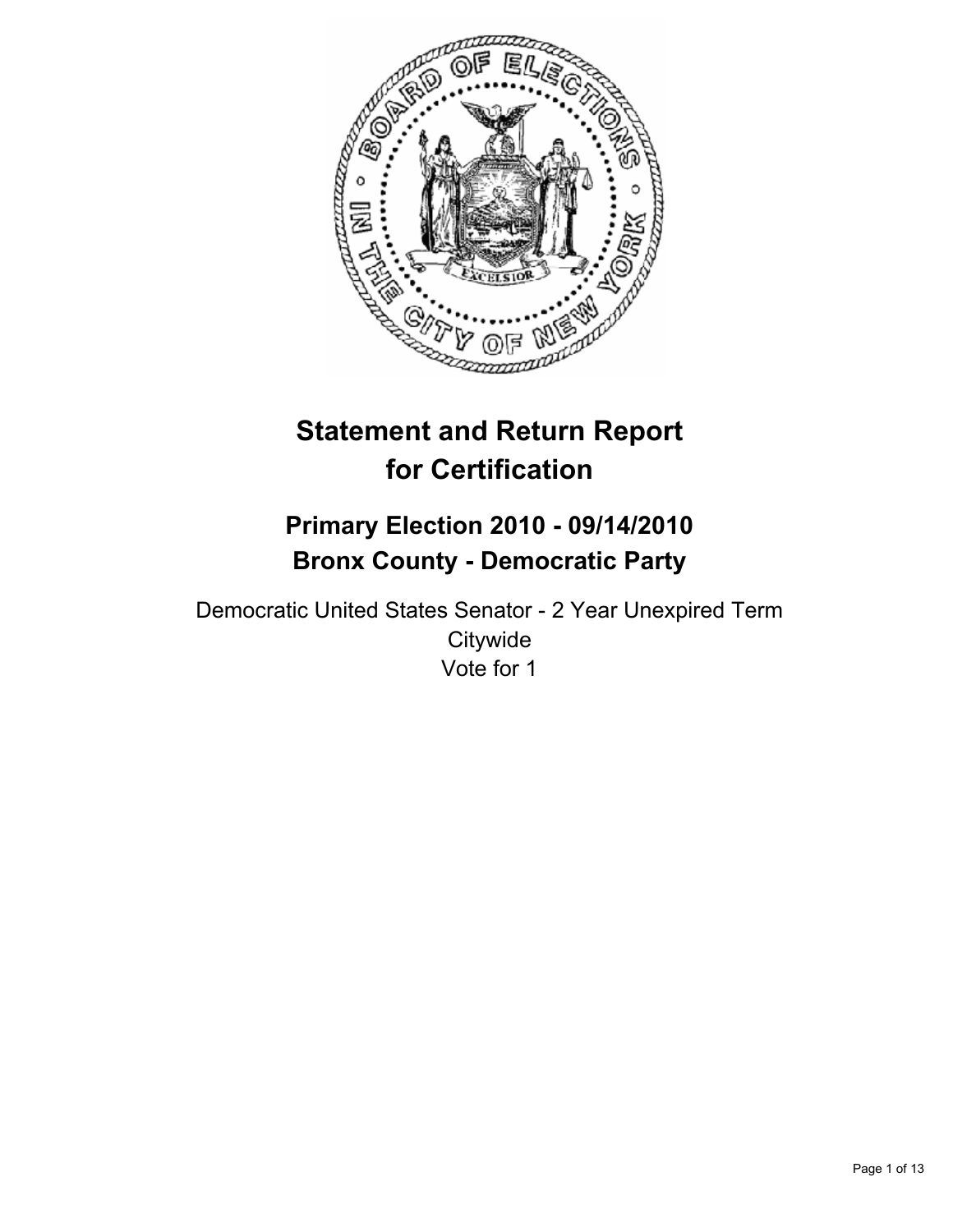

| <b>PUBLIC COUNTER</b>            | 5,284 |
|----------------------------------|-------|
| <b>EMERGENCY</b>                 | 11    |
| <b>ABSENTEE/MILITARY</b>         | 72    |
| <b>FEDERAL</b>                   | 11    |
| <b>AFFIDAVIT</b>                 | 105   |
| KIRSTEN E GILLIBRAND             | 2,469 |
| <b>GAIL GOODE</b>                | 866   |
| AL SHARPTON (WRITE-IN)           | 2     |
| CARLOS RIVERA (WRITE-IN)         | 1     |
| DIO GUARDIO (WRITE-IN)           | 1     |
| <b>GOSTAVO RIVERA (WRITE-IN)</b> | 1     |
| J. VACCA (WRITE-IN)              | 1     |
| LUIS SEPULVEDA (WRITE-IN)        | 1     |
| RUBEN DIAZ (WRITE-IN)            | 4     |
| RUTH HASSELL THOMAS (WRITE-IN)   | 1     |
| THOMAS SWERINSON (WRITE-IN)      | 1     |
| WILLIAM THOMPSON (WRITE-IN)      | 1     |
| <b>Total Votes</b>               | 3,349 |

| <b>PUBLIC COUNTER</b>            | 3,434          |
|----------------------------------|----------------|
| <b>EMERGENCY</b>                 | 1              |
| ABSENTEE/MILITARY                | 92             |
| <b>FEDERAL</b>                   | 16             |
| <b>AFFIDAVIT</b>                 | 55             |
| KIRSTEN E GILLIBRAND             | 2,045          |
| <b>GAIL GOODE</b>                | 885            |
| <b>ASHLEY HILL (WRITE-IN)</b>    | 1              |
| CHARLES RANGEL (WRITE-IN)        | 1              |
| <b>GUSTAVO RIVERA (WRITE-IN)</b> | $\overline{2}$ |
| JOSE SERRANO (WRITE-IN)          | 3              |
| MARK BAY (WRITE-IN)              | 1              |
| RAVEN DIAZ (WRITE-IN)            | 1              |
| RUBEN DIAZ (WRITE-IN)            | 1              |
| UNDECIDED (WRITE-IN)             | 1              |
| <b>Total Votes</b>               | 2,941          |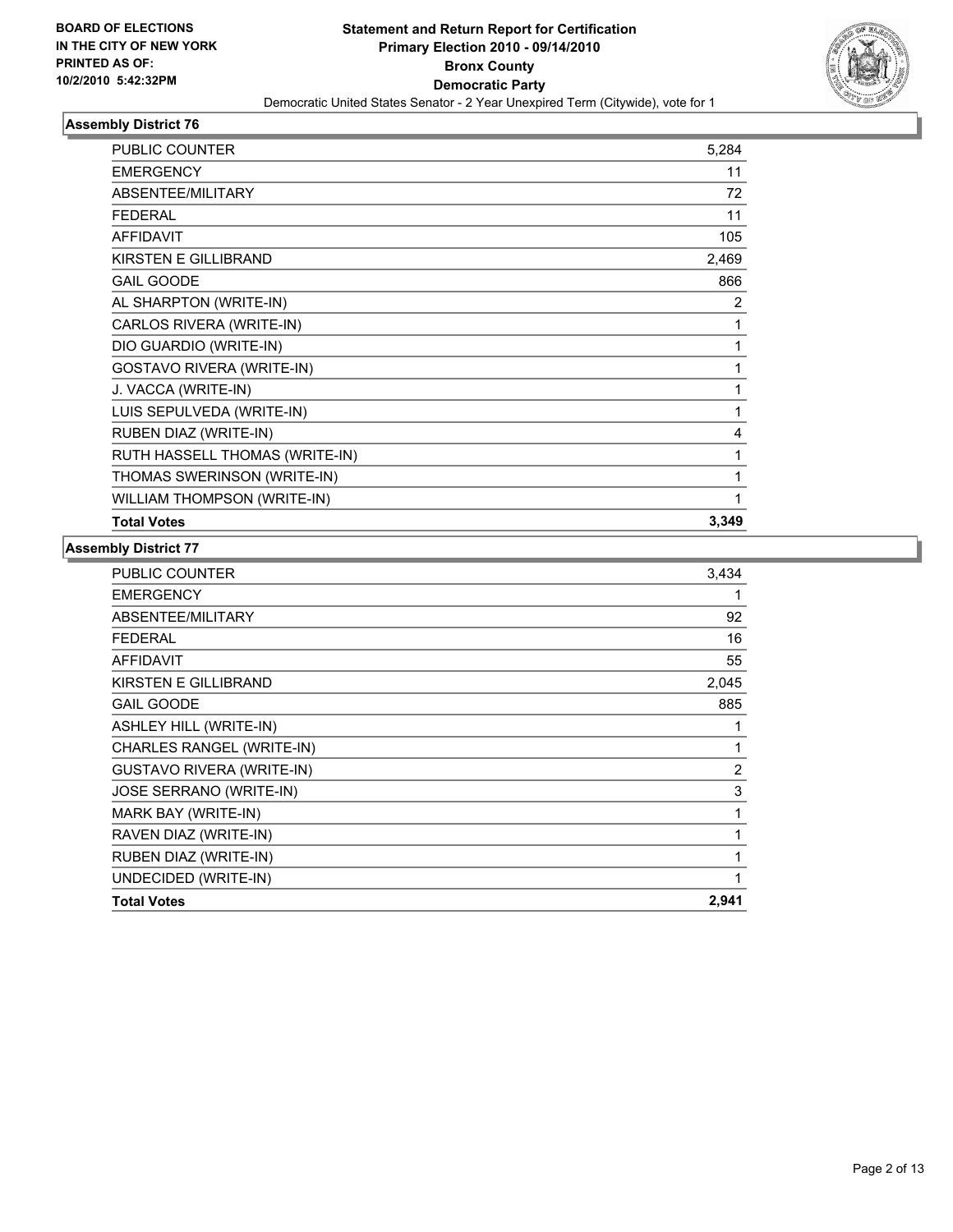

| <b>PUBLIC COUNTER</b>       | 4,107          |
|-----------------------------|----------------|
| <b>EMERGENCY</b>            | 0              |
| ABSENTEE/MILITARY           | 83             |
| <b>FEDERAL</b>              | 15             |
| <b>AFFIDAVIT</b>            | 89             |
| <b>KIRSTEN E GILLIBRAND</b> | 2,075          |
| <b>GAIL GOODE</b>           | 685            |
| AL SHARPTON (WRITE-IN)      | 1              |
| CUAMO (WRITE-IN)            | 1              |
| I SMOKE I VOTE (WRITE-IN)   | 1              |
| JEFF SIEGEL (WRITE-IN)      | 1              |
| JOSE RIVERA (WRITE-IN)      | 1              |
| KATHLEEN RICE (WRITE-IN)    | 1              |
| MARK EBEY (WRITE-IN)        | 1              |
| PEDRO ESPADA (WRITE-IN)     | 1              |
| RACHEL MADDIO (WRITE-IN)    | 1              |
| RUBEN DIAZ (WRITE-IN)       | $\overline{2}$ |
| SEAN COFFEY (WRITE-IN)      | 1              |
| WILLIAM SULLIVAN (WRITE-IN) |                |
| <b>Total Votes</b>          | 2,773          |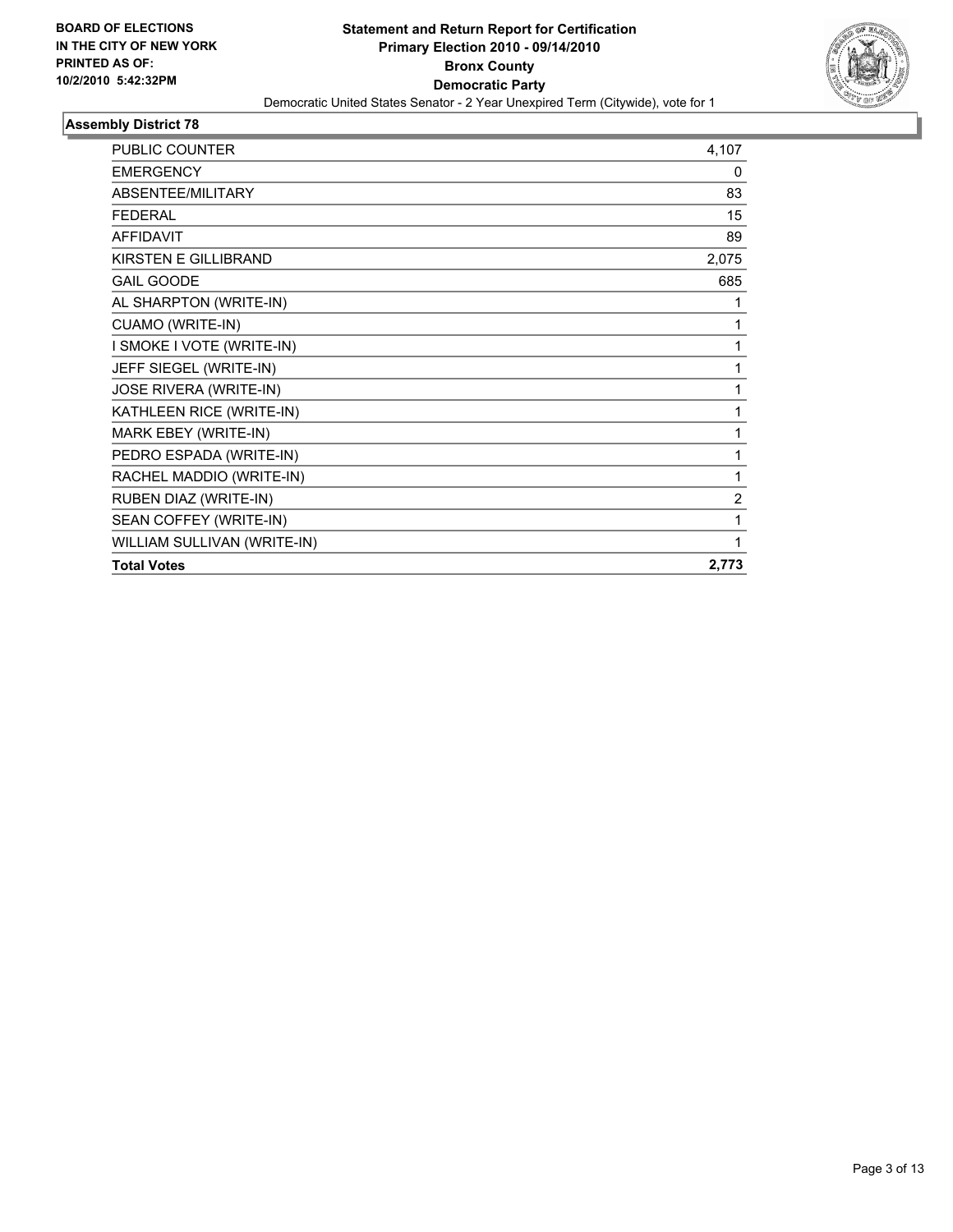

| <b>PUBLIC COUNTER</b>              | 4,709          |
|------------------------------------|----------------|
| <b>EMERGENCY</b>                   | 0              |
| ABSENTEE/MILITARY                  | 87             |
| <b>FEDERAL</b>                     | 9              |
| <b>AFFIDAVIT</b>                   | 64             |
| KIRSTEN E GILLIBRAND               | 2,231          |
| <b>GAIL GOODE</b>                  | 1,046          |
| <b>BASIL SMIKLE (WRITE-IN)</b>     | 2              |
| CHARLES RANGEL (WRITE-IN)          | 1              |
| CHARLES RANGLE (WRITE-IN)          | 1              |
| CRYSTAL WADE (WRITE-IN)            | $\mathbf{1}$   |
| DIAZ JUNIOR (WRITE-IN)             | $\mathbf{1}$   |
| ESPADA (WRITE-IN)                  | 3              |
| <b>GUQSTA RIVERA (WRITE-IN)</b>    | 1              |
| <b>GUSTAVO RIVERA (WRITE-IN)</b>   | 2              |
| <b>GUSTOVO RIVERA (WRITE-IN)</b>   | $\overline{2}$ |
| <b>GWENDOLYN PRIMUS (WRITE-IN)</b> | $\overline{2}$ |
| JOSE RIVERA (WRITE-IN)             | 1              |
| LEO DIOGOADDI (WRITE-IN)           | $\mathbf{1}$   |
| PEDRO ESPADA (WRITE-IN)            | $\mathbf 1$    |
| PEDRO ESPADA JR (WRITE-IN)         | 1              |
| PETER RIVERA (WRITE-IN)            | 1              |
| REYMOND RAMOS (WRITE-IN)           | 1              |
| RUBEN DIAZ (WRITE-IN)              | 3              |
| RUNEN D (WRITE-IN)                 | $\mathbf{1}$   |
| <b>Total Votes</b>                 | 3,303          |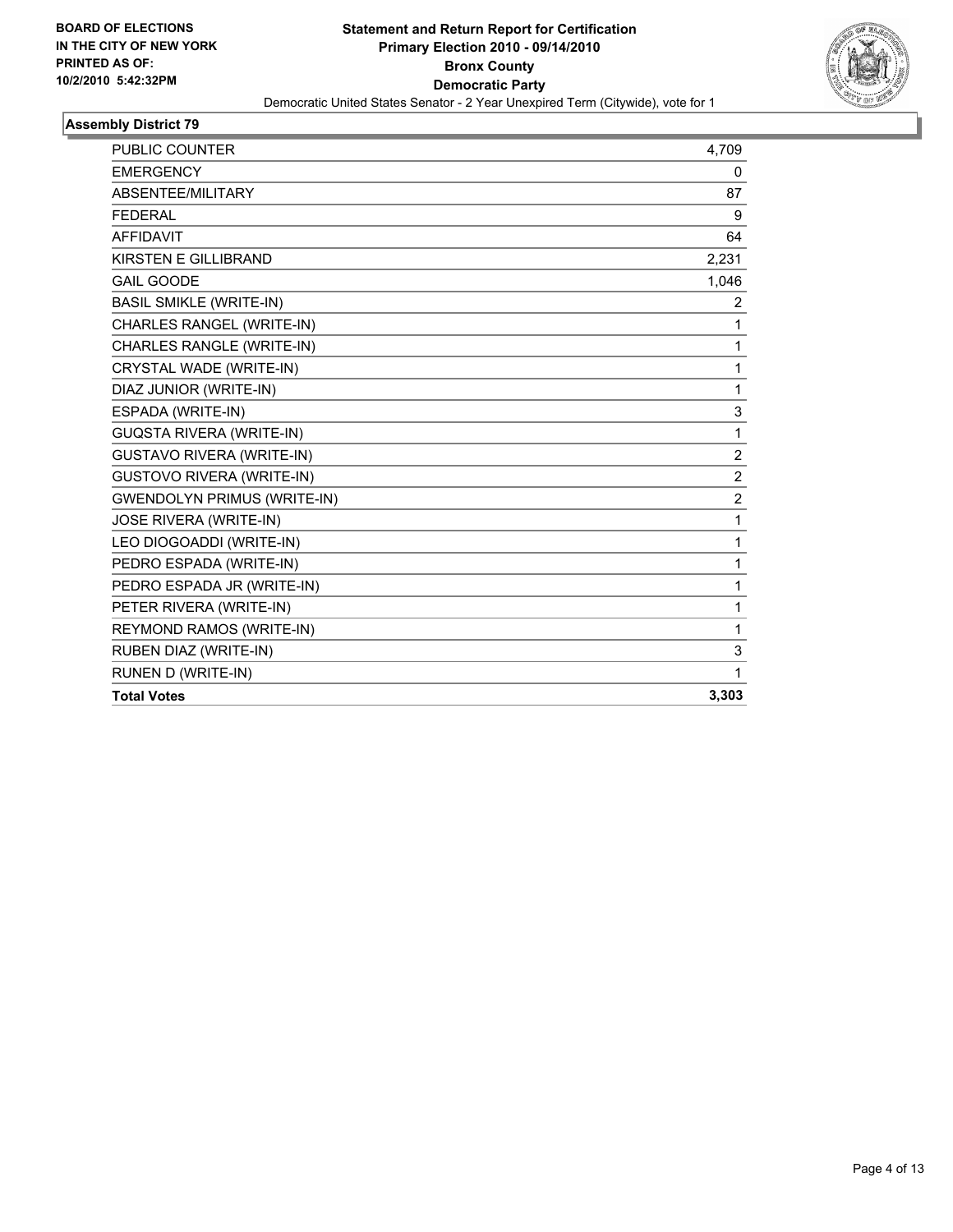

| <b>Total Votes</b>                                      | 3,401  |
|---------------------------------------------------------|--------|
| RUBIN DIAZ (WRITE-IN)                                   | 1      |
| RUBEN DIAZ (WRITE-IN)                                   | 1      |
| RAMON JIMENEZ (WRITE-IN)<br>ROBERT DELGROSSO (WRITE-IN) | 1<br>1 |
| POOKY PARKER (WRITE-IN)                                 | 1      |
| PERDO ESPADA (WRITE-IN)                                 | 1      |
| PEDRO ESPADA (WRITE-IN)                                 | 1      |
| PASQUAL PELOSI (WRITE-IN)                               | 2      |
| MIOSOTIS MINOR (WRITE-IN)                               | 1      |
| ME (WRITE-IN)                                           | 1      |
| JOSEPH JD GERARD (WRITE-IN)                             | 1      |
| JEFF KLEIN (WRITE-IN)                                   | 1      |
| <b>GUSTAVO RIVERA (WRITE-IN)</b>                        | 1      |
| ESPADA (WRITE-IN)                                       | 1      |
| DOLORES CASTILLO (WRITE-IN)                             | 1      |
| <b>CUOMO (WRITE-IN)</b>                                 | 1      |
| C JOHNSON (WRITE-IN)                                    | 1      |
| ANTONIO CARDIELLO (WRITE-IN)                            | 1      |
| ABE LINCOLN (WRITE-IN)                                  | 1      |
| <b>GAIL GOODE</b>                                       | 867    |
| <b>KIRSTEN E GILLIBRAND</b>                             | 2,514  |
| <b>AFFIDAVIT</b>                                        | 62     |
| <b>FEDERAL</b>                                          | 29     |
| ABSENTEE/MILITARY                                       | 207    |
| <b>EMERGENCY</b>                                        | 0      |
| <b>PUBLIC COUNTER</b>                                   | 4,254  |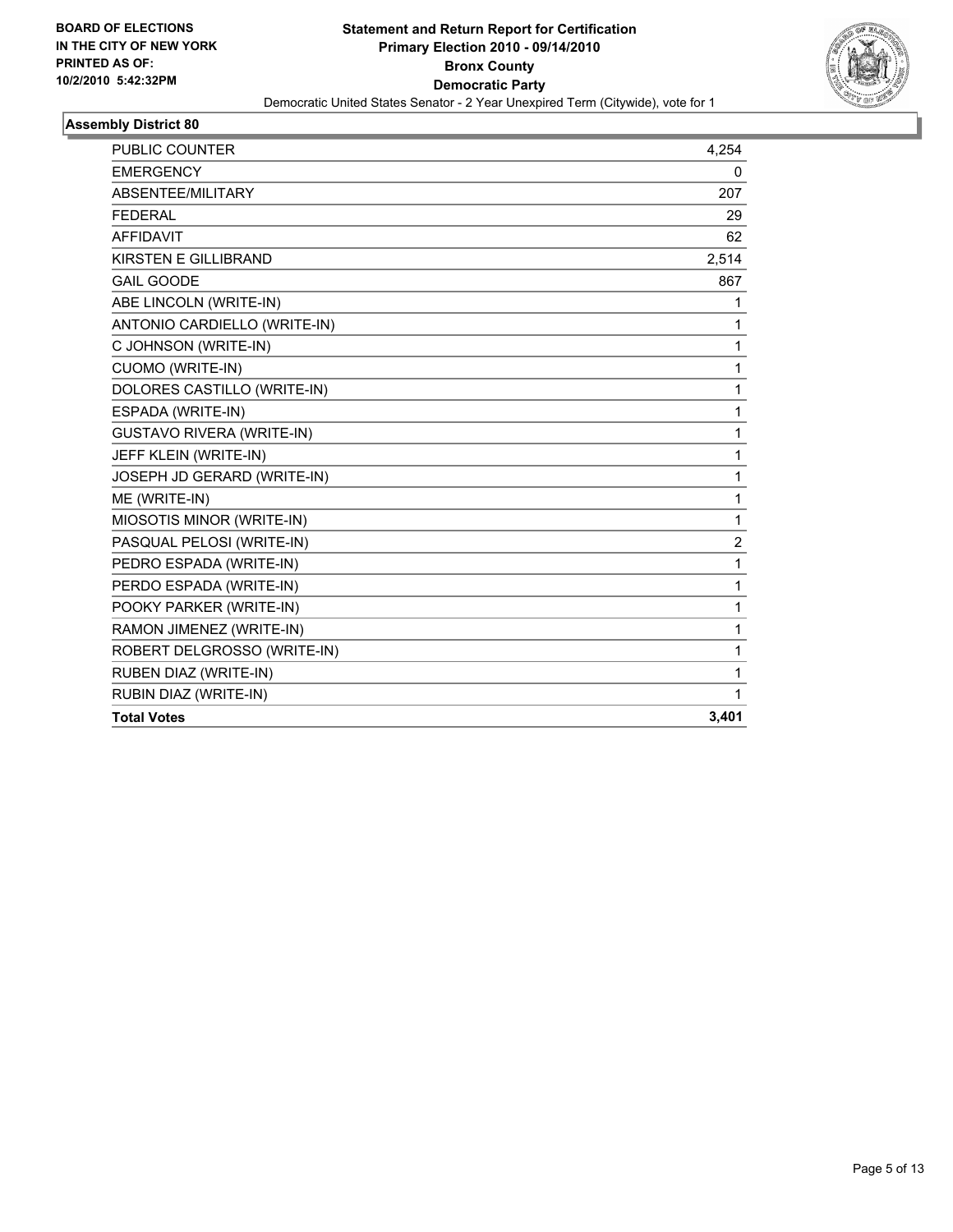

| PUBLIC COUNTER                   | 7,281          |
|----------------------------------|----------------|
| <b>EMERGENCY</b>                 | 54             |
| ABSENTEE/MILITARY                | 302            |
| <b>FEDERAL</b>                   | 60             |
| <b>AFFIDAVIT</b>                 | 70             |
| <b>KIRSTEN E GILLIBRAND</b>      | 5,150          |
| <b>GAIL GOODE</b>                | 1,544          |
| ADRIALO ESPAILLAT (WRITE-IN)     | 1              |
| ADRIANO ESPAILLAT (WRITE-IN)     | 1              |
| ANYONE ELSE (WRITE-IN)           | 1              |
| <b>BASIL SMIKLE (WRITE-IN)</b>   | 1              |
| CARLOS LOPEZ (WRITE-IN)          | 1              |
| CARLOS RAMOS (WRITE-IN)          | 1              |
| CAROL CRASNOU (WRITE-IN)         | 1              |
| CAROLINE KENNEDY (WRITE-IN)      | 1              |
| DAVID MALPASS (WRITE-IN)         | 1              |
| DENNIS BOYLE (WRITE-IN)          | 1              |
| DONALD DUCK (WRITE-IN)           | 1              |
| FIOVELA GUARDIA (WRITE-IN)       | 1              |
| GESPAR SANTIAGO (WRITE-IN)       | 1              |
| <b>GUSTAVO RIVERA (WRITE-IN)</b> | 1              |
| HILLARY CLINTON (WRITE-IN)       | 1              |
| HOWARD RING (WRITE-IN)           | 1              |
| HOWARD SHARMAN (WRITE-IN)        | 1              |
| J TASMI (WRITE-IN)               | 1              |
| J. GUSTAVO RIVERA (WRITE-IN)     | $\overline{2}$ |
| JIM GROSSMAN (WRITE-IN)          | 1              |
| JOE DIOGUARDI (WRITE-IN)         | 1              |
| JOE GUIDICO (WRITE-IN)           | 1              |
| JOEL D. PLANDO (WRITE-IN)        | $\mathbf{1}$   |
| MAL PASS (WRITE-IN)              | 1              |
| MARCIA GONZALEZ (WRITE-IN)       | 1              |
| MARK LEVINE (WRITE-IN)           | 4              |
| MUNAH BUCKLINE (WRITE-IN)        | 1              |
| PANAMA ALBA (WRITE-IN)           | 1              |
| PHILIP LEVINE (WRITE-IN)         | 1              |
| RACHEL MADDOW (WRITE-IN)         | 1              |
| RANDY CREDICO (WRITE-IN)         | 1              |
| RIVERA (WRITE-IN)                | 1              |
| RUBEN DIAZ (WRITE-IN)            | 3              |
| SERGIO VILLARDE (WRITE-IN)       | 1              |
| SOMEONE BETTER (WRITE-IN)        | 1              |
| STEWART RASCH (WRITE-IN)         | 1              |
| TALBERT WEEKS (WRITE-IN)         | 1              |
| THOMAS OGNIBENE (WRITE-IN)       | 1              |
| THOMAS SCUZZI (WRITE-IN)         | 1              |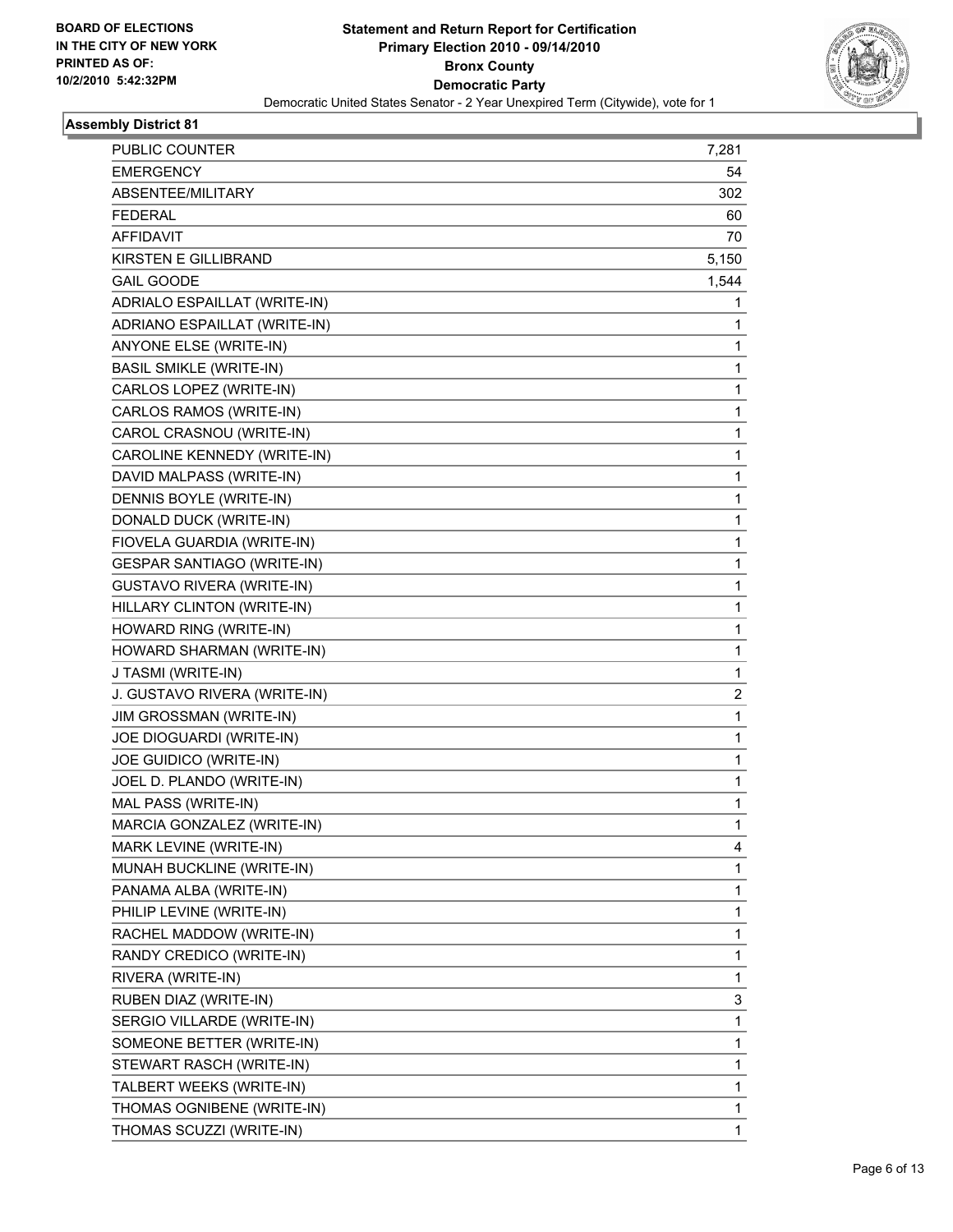

| <b>Total Votes</b>               | 6,739          |  |  |
|----------------------------------|----------------|--|--|
| <b>Assembly District 82</b>      |                |  |  |
| PUBLIC COUNTER                   | 6,318          |  |  |
| <b>EMERGENCY</b>                 | 15             |  |  |
| ABSENTEE/MILITARY                | 233            |  |  |
| <b>FEDERAL</b>                   | 26             |  |  |
| <b>AFFIDAVIT</b>                 | 32             |  |  |
| KIRSTEN E GILLIBRAND             | 3,450          |  |  |
| <b>GAIL GOODE</b>                | 1,441          |  |  |
| BRUNILDA ALBA LIRIANO (WRITE-IN) | 1              |  |  |
| CRYSTAL WADE (WRITE-IN)          | 6              |  |  |
| DIANE SCUOPPO (WRITE-IN)         | 1              |  |  |
| ED NIZZA (WRITE-IN)              | 1              |  |  |
| J KLIEN (WRITE-IN)               | 1              |  |  |
| J. KLEIN (WRITE-IN)              | 1              |  |  |
| KIRSTEEN E.W. (WRITE-IN)         | 1              |  |  |
| R. BRODSKY (WRITE-IN)            | 1              |  |  |
| REX WESTON (WRITE-IN)            | 1              |  |  |
| RUBEN DIAZ (WRITE-IN)            | $\overline{2}$ |  |  |
| RUBIN DIAZ (WRITE-IN)            | 1              |  |  |
| <b>Total Votes</b>               | 4,908          |  |  |
|                                  |                |  |  |

| <b>PUBLIC COUNTER</b>        | 4,001 |
|------------------------------|-------|
| <b>EMERGENCY</b>             | 3     |
| ABSENTEE/MILITARY            | 153   |
| <b>FEDERAL</b>               | 20    |
| <b>AFFIDAVIT</b>             | 33    |
| KIRSTEN E GILLIBRAND         | 2,823 |
| <b>GAIL GOODE</b>            | 978   |
| ANAKENU RICHARD (WRITE-IN)   | 1     |
| CHARLIE HASTEN (WRITE-IN)    | 1     |
| ESPADA BIU (WRITE-IN)        | 1     |
| IJCONA ONGEKIVEVE (WRITE-IN) | 1     |
| JAMES WARMINGTON (WRITE-IN)  | 1     |
| NONE (WRITE-IN)              | 1     |
| TOYIN AJASIN (WRITE-IN)      | 1     |
| <b>Total Votes</b>           | 3,808 |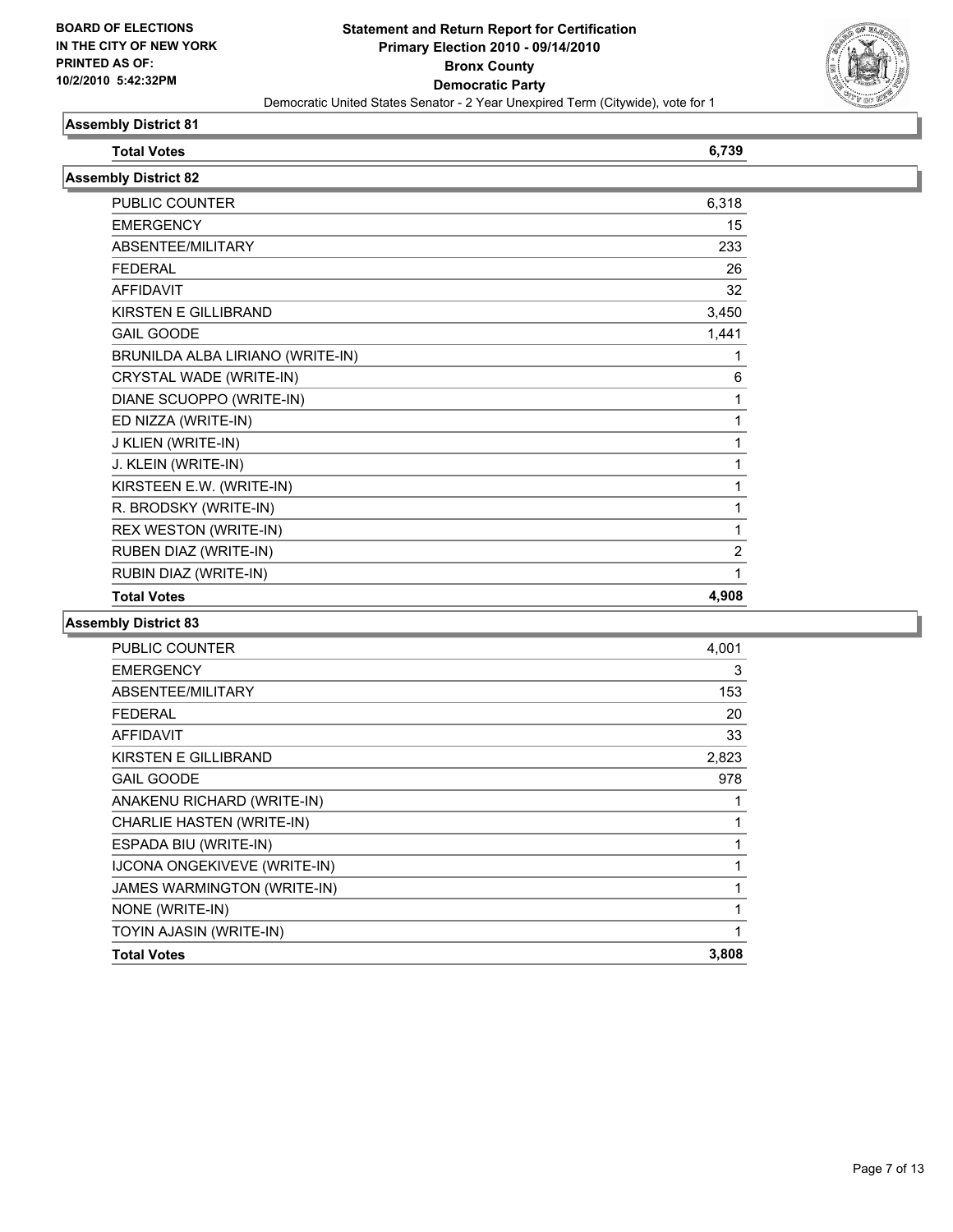

| PUBLIC COUNTER              | 3,660 |
|-----------------------------|-------|
| <b>EMERGENCY</b>            | 10    |
| <b>ABSENTEE/MILITARY</b>    | 49    |
| <b>FEDERAL</b>              | 8     |
| <b>AFFIDAVIT</b>            | 43    |
| KIRSTEN E GILLIBRAND        | 1,683 |
| <b>GAIL GOODE</b>           | 744   |
| D (WRITE-IN)                | 1     |
| DARREN GUILD (WRITE-IN)     | 1     |
| HARROLD FORD JR. (WRITE-IN) | 1     |
| JOSE E SERRANO (WRITE-IN)   | 1     |
| RAYMOND PENA (WRITE-IN)     | 1     |
| REUBEN DIAZ (WRITE-IN)      | 2     |
| RUBEN DIAZ (WRITE-IN)       | 1     |
| <b>Total Votes</b>          | 2,435 |

| <b>PUBLIC COUNTER</b>            | 4,579 |
|----------------------------------|-------|
| <b>EMERGENCY</b>                 | 3     |
| ABSENTEE/MILITARY                | 76    |
| FEDERAL                          | 9     |
| <b>AFFIDAVIT</b>                 | 67    |
| <b>KIRSTEN E GILLIBRAND</b>      | 1,790 |
| <b>GAIL GOODE</b>                | 793   |
| CAROLINE KENNEDY (WRITE-IN)      | 2     |
| DIAZ R. (WRITE-IN)               | 1     |
| ESPADA (WRITE-IN)                | 2     |
| <b>GUSTAVO RIVERA (WRITE-IN)</b> | 2     |
| JOSEPH CROWLEY (WRITE-IN)        | 1     |
| LUIS J. CARMONA (WRITE-IN)       | 1     |
| RIVERA (WRITE-IN)                | 1     |
| WALTER CLARK (WRITE-IN)          | 1     |
| <b>Total Votes</b>               | 2,594 |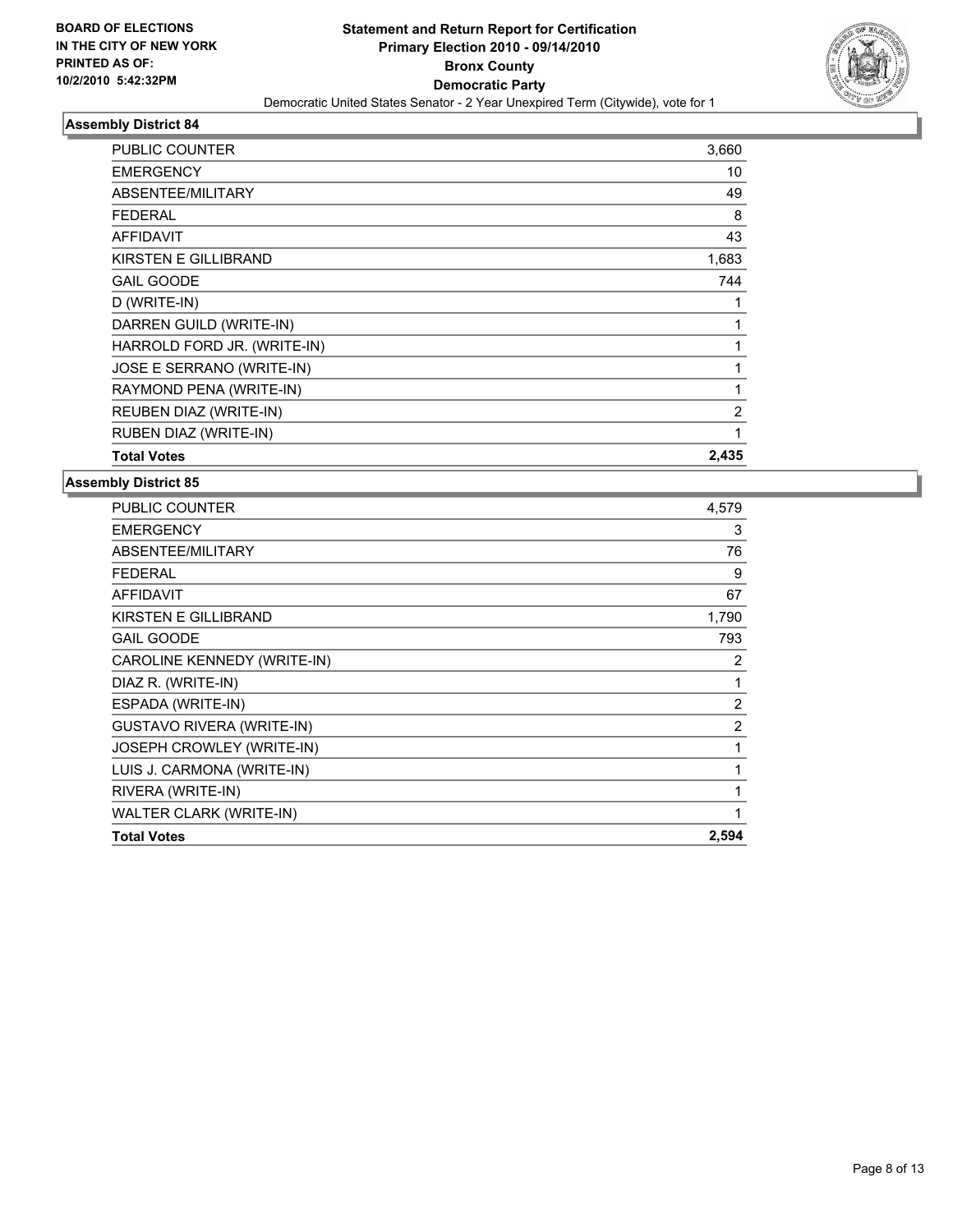

| PUBLIC COUNTER                   | 4,501          |
|----------------------------------|----------------|
| <b>EMERGENCY</b>                 | 0              |
| ABSENTEE/MILITARY                | 42             |
| <b>FEDERAL</b>                   | 13             |
| <b>AFFIDAVIT</b>                 | 111            |
| KIRSTEN E GILLIBRAND             | 1,843          |
| <b>GAIL GOODE</b>                | 673            |
| CHARLES SCHUMER (WRITE-IN)       | 1              |
| <b>GUSTAVO RIVERA (WRITE-IN)</b> | $\overline{2}$ |
| LUIS ORTIZ (WRITE-IN)            | 1              |
| MARK ESCOBAR (WRITE-IN)          | 1              |
| PEDRO ESPADA JR (WRITE-IN)       | 1              |
| RANGEL (WRITE-IN)                | $\mathbf{1}$   |
| RUBEN DIAZ JR (WRITE-IN)         | 1              |
| <b>Total Votes</b>               | 2,524          |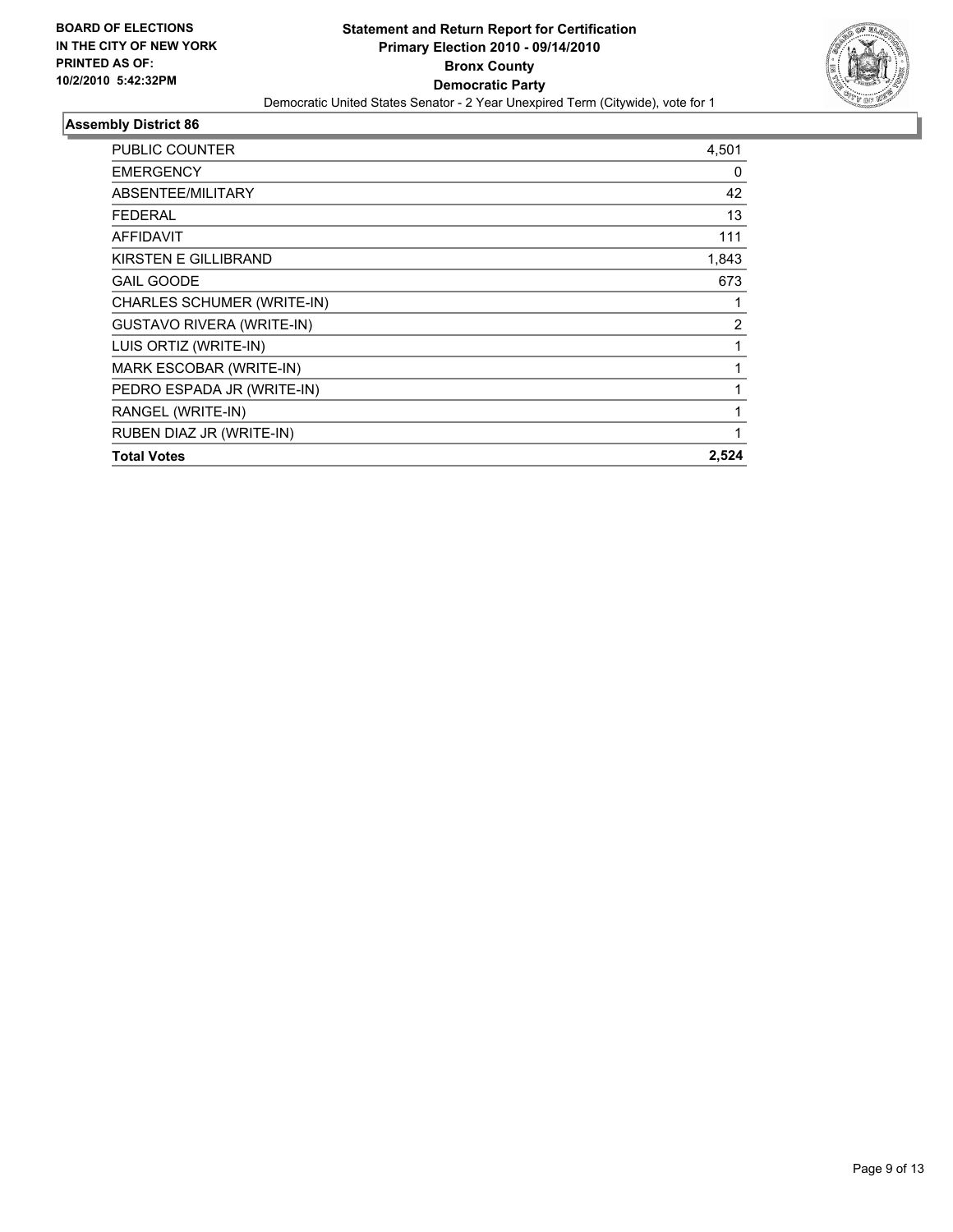

#### **Total for Democratic United States Senator - 2 Year Unexpired Term (Citywide) - Bronx County**

| PUBLIC COUNTER                   | 52,128         |
|----------------------------------|----------------|
| <b>EMERGENCY</b>                 | 97             |
| ABSENTEE/MILITARY                | 1,396          |
| <b>FEDERAL</b>                   | 216            |
| <b>AFFIDAVIT</b>                 | 731            |
| <b>KIRSTEN E GILLIBRAND</b>      | 28,073         |
| <b>GAIL GOODE</b>                | 10,522         |
| ABE LINCOLN (WRITE-IN)           | 1              |
| ADRIALO ESPAILLAT (WRITE-IN)     | 1              |
| ADRIANO ESPAILLAT (WRITE-IN)     | 1              |
| AL SHARPTON (WRITE-IN)           | 3              |
| ANAKENU RICHARD (WRITE-IN)       | 1              |
| ANTONIO CARDIELLO (WRITE-IN)     | 1              |
| ANYONE ELSE (WRITE-IN)           | 1              |
| <b>ASHLEY HILL (WRITE-IN)</b>    | 1              |
| <b>BASIL SMIKLE (WRITE-IN)</b>   | 3              |
| BRUNILDA ALBA LIRIANO (WRITE-IN) | 1              |
| C JOHNSON (WRITE-IN)             | 1              |
| CARLOS LOPEZ (WRITE-IN)          | 1              |
| CARLOS RAMOS (WRITE-IN)          | 1              |
| CARLOS RIVERA (WRITE-IN)         | 1              |
| CAROL CRASNOU (WRITE-IN)         | 1              |
| CAROLINE KENNEDY (WRITE-IN)      | 3              |
| CHARLES RANGEL (WRITE-IN)        | $\overline{2}$ |
| CHARLES RANGLE (WRITE-IN)        | 1              |
| CHARLES SCHUMER (WRITE-IN)       | 1              |
| CHARLIE HASTEN (WRITE-IN)        | 1              |
| CRYSTAL WADE (WRITE-IN)          | 7              |
| CUAMO (WRITE-IN)                 | 1              |
| <b>CUOMO (WRITE-IN)</b>          | 1              |
| D (WRITE-IN)                     | 1              |
| DARREN GUILD (WRITE-IN)          | 1              |
| DAVID MALPASS (WRITE-IN)         | 1              |
| DENNIS BOYLE (WRITE-IN)          | 1              |
| DIANE SCUOPPO (WRITE-IN)         | 1              |
| DIAZ JUNIOR (WRITE-IN)           | 1              |
| DIAZ R. (WRITE-IN)               | 1              |
| DIO GUARDIO (WRITE-IN)           | 1              |
| DOLORES CASTILLO (WRITE-IN)      | 1              |
| DONALD DUCK (WRITE-IN)           | 1              |
| ED NIZZA (WRITE-IN)              | 1              |
| ESPADA (WRITE-IN)                | 6              |
| ESPADA BIU (WRITE-IN)            | 1              |
| FIOVELA GUARDIA (WRITE-IN)       | 1              |
| GESPAR SANTIAGO (WRITE-IN)       | 1              |
| GOSTAVO RIVERA (WRITE-IN)        | 1              |
|                                  |                |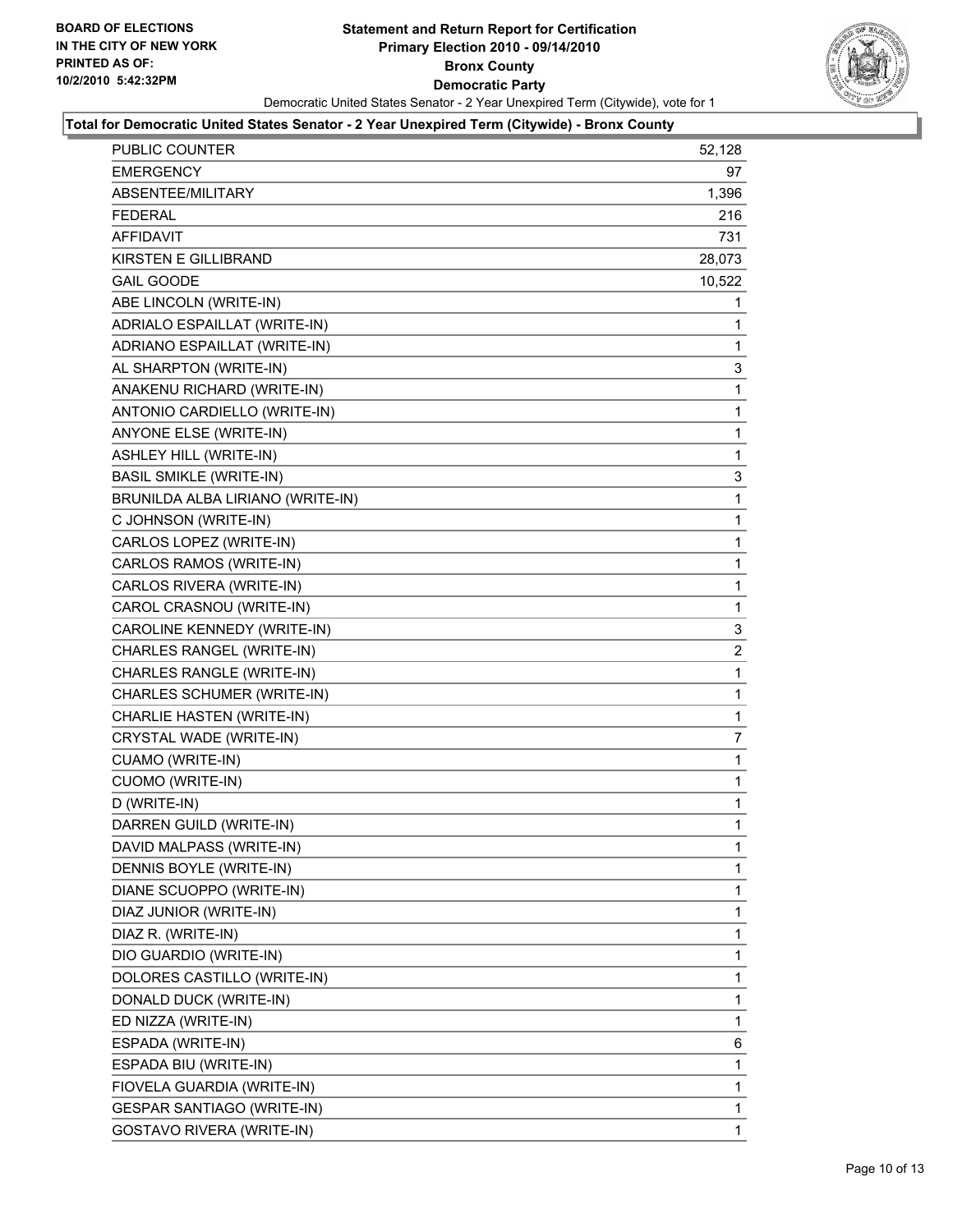

#### **Total for Democratic United States Senator - 2 Year Unexpired Term (Citywide) - Bronx County**

| <b>GUQSTA RIVERA (WRITE-IN)</b>     | $\mathbf{1}$   |
|-------------------------------------|----------------|
| <b>GUSTAVO RIVERA (WRITE-IN)</b>    | 10             |
| GUSTOVO RIVERA (WRITE-IN)           | $\overline{2}$ |
| <b>GWENDOLYN PRIMUS (WRITE-IN)</b>  | $\overline{2}$ |
| HARROLD FORD JR. (WRITE-IN)         | 1              |
| HILLARY CLINTON (WRITE-IN)          | 1              |
| HOWARD RING (WRITE-IN)              | 1              |
| HOWARD SHARMAN (WRITE-IN)           | 1              |
| I SMOKE I VOTE (WRITE-IN)           | 1              |
| <b>IJCONA ONGEKIVEVE (WRITE-IN)</b> | 1              |
| J KLIEN (WRITE-IN)                  | 1              |
| J TASMI (WRITE-IN)                  | 1              |
| J. GUSTAVO RIVERA (WRITE-IN)        | $\mathbf{2}$   |
| J. KLEIN (WRITE-IN)                 | 1              |
| J. VACCA (WRITE-IN)                 | 1              |
| JAMES WARMINGTON (WRITE-IN)         | 1              |
| JEFF KLEIN (WRITE-IN)               | 1              |
| JEFF SIEGEL (WRITE-IN)              | 1              |
| JIM GROSSMAN (WRITE-IN)             | 1              |
| JOE DIOGUARDI (WRITE-IN)            | 1              |
| JOE GUIDICO (WRITE-IN)              | 1              |
| JOEL D. PLANDO (WRITE-IN)           | 1              |
| JOSE E SERRANO (WRITE-IN)           | 1              |
| JOSE RIVERA (WRITE-IN)              | 2              |
| JOSE SERRANO (WRITE-IN)             | 3              |
| JOSEPH CROWLEY (WRITE-IN)           | 1              |
| JOSEPH JD GERARD (WRITE-IN)         | 1              |
| KATHLEEN RICE (WRITE-IN)            | 1              |
| KIRSTEEN E.W. (WRITE-IN)            | 1              |
| LEO DIOGOADDI (WRITE-IN)            | 1              |
| LUIS J. CARMONA (WRITE-IN)          | 1              |
| LUIS ORTIZ (WRITE-IN)               | 1              |
| LUIS SEPULVEDA (WRITE-IN)           | 1              |
| MAL PASS (WRITE-IN)                 | $\mathbf{1}$   |
| MARCIA GONZALEZ (WRITE-IN)          | 1              |
| MARK BAY (WRITE-IN)                 | 1              |
| MARK EBEY (WRITE-IN)                | 1              |
| MARK ESCOBAR (WRITE-IN)             | 1              |
| MARK LEVINE (WRITE-IN)              | 4              |
| ME (WRITE-IN)                       | 1              |
| MIOSOTIS MINOR (WRITE-IN)           | 1              |
| MUNAH BUCKLINE (WRITE-IN)           | 1              |
| NONE (WRITE-IN)                     | 1              |
| PANAMA ALBA (WRITE-IN)              | 1              |
| PASQUAL PELOSI (WRITE-IN)           | 2              |
| PEDRO ESPADA (WRITE-IN)             | 3              |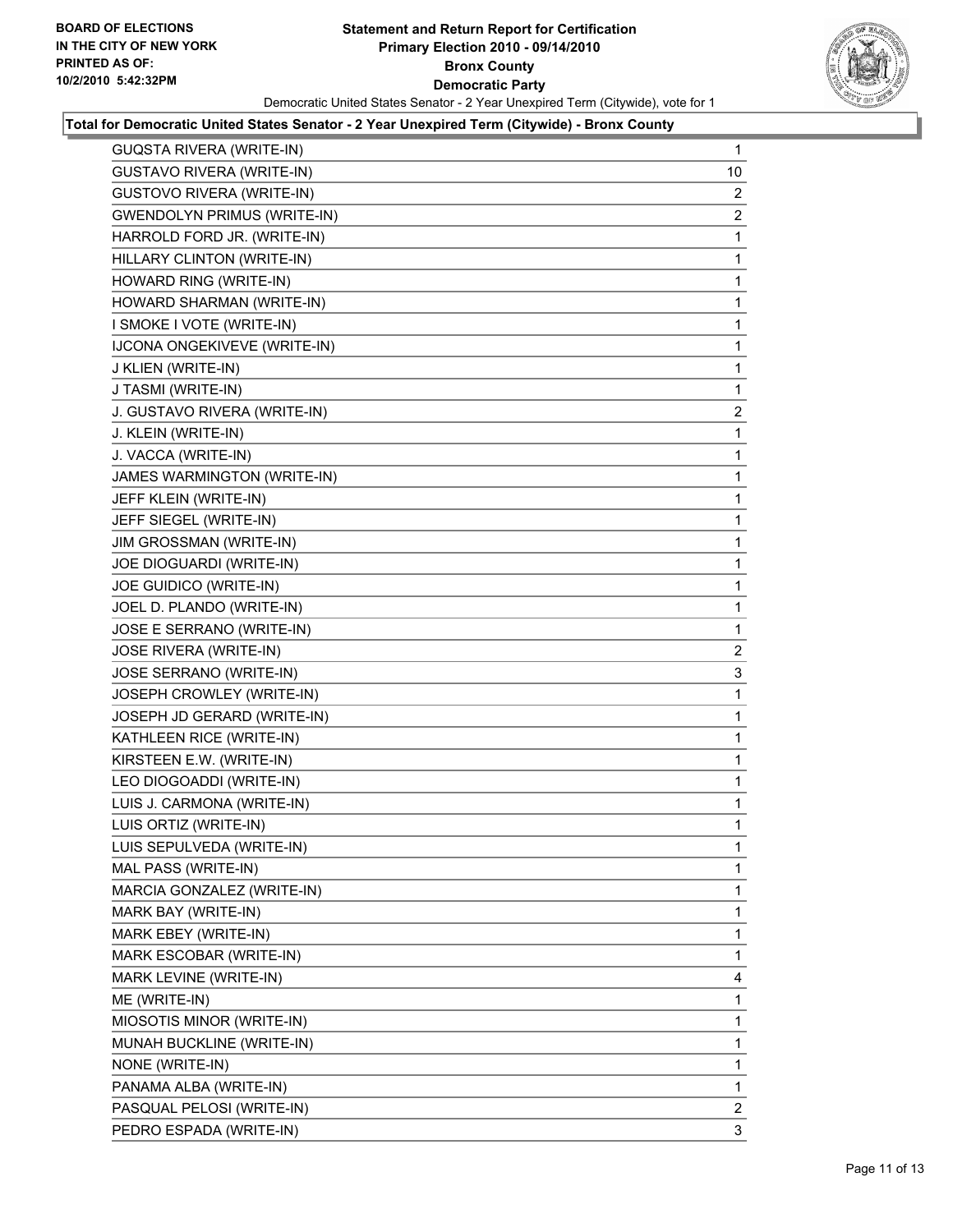

#### **Total for Democratic United States Senator - 2 Year Unexpired Term (Citywide) - Bronx County**

| PEDRO ESPADA JR (WRITE-IN)     | $\overline{\mathbf{c}}$ |
|--------------------------------|-------------------------|
| PERDO ESPADA (WRITE-IN)        | 1                       |
| PETER RIVERA (WRITE-IN)        | 1                       |
| PHILIP LEVINE (WRITE-IN)       | 1                       |
| POOKY PARKER (WRITE-IN)        | 1                       |
| R. BRODSKY (WRITE-IN)          | 1                       |
| RACHEL MADDIO (WRITE-IN)       | 1                       |
| RACHEL MADDOW (WRITE-IN)       | 1                       |
| RAMON JIMENEZ (WRITE-IN)       | 1                       |
| RANDY CREDICO (WRITE-IN)       | 1                       |
| RANGEL (WRITE-IN)              | 1                       |
| RAVEN DIAZ (WRITE-IN)          | 1                       |
| RAYMOND PENA (WRITE-IN)        | 1                       |
| REUBEN DIAZ (WRITE-IN)         | 2                       |
| REX WESTON (WRITE-IN)          | 1                       |
| REYMOND RAMOS (WRITE-IN)       | 1                       |
| RIVERA (WRITE-IN)              | 2                       |
| ROBERT DELGROSSO (WRITE-IN)    | 1                       |
| RUBEN DIAZ (WRITE-IN)          | 17                      |
| RUBEN DIAZ JR (WRITE-IN)       | 1                       |
| RUBIN DIAZ (WRITE-IN)          | 2                       |
| RUNEN D (WRITE-IN)             | 1                       |
| RUTH HASSELL THOMAS (WRITE-IN) | 1                       |
| SEAN COFFEY (WRITE-IN)         | 1                       |
| SERGIO VILLARDE (WRITE-IN)     | 1                       |
| SOMEONE BETTER (WRITE-IN)      | 1                       |
| STEWART RASCH (WRITE-IN)       | 1                       |
| TALBERT WEEKS (WRITE-IN)       | 1                       |
| THOMAS OGNIBENE (WRITE-IN)     | 1                       |
| THOMAS SCUZZI (WRITE-IN)       | 1                       |
| THOMAS SWERINSON (WRITE-IN)    | 1                       |
| TOYIN AJASIN (WRITE-IN)        | 1                       |
| UNDECIDED (WRITE-IN)           | 1                       |
| WALTER CLARK (WRITE-IN)        | $\mathbf 1$             |
| WILLIAM SULLIVAN (WRITE-IN)    | 1                       |
| WILLIAM THOMPSON (WRITE-IN)    | $\mathbf 1$             |
| <b>Total Votes</b>             | 38,775                  |
|                                |                         |